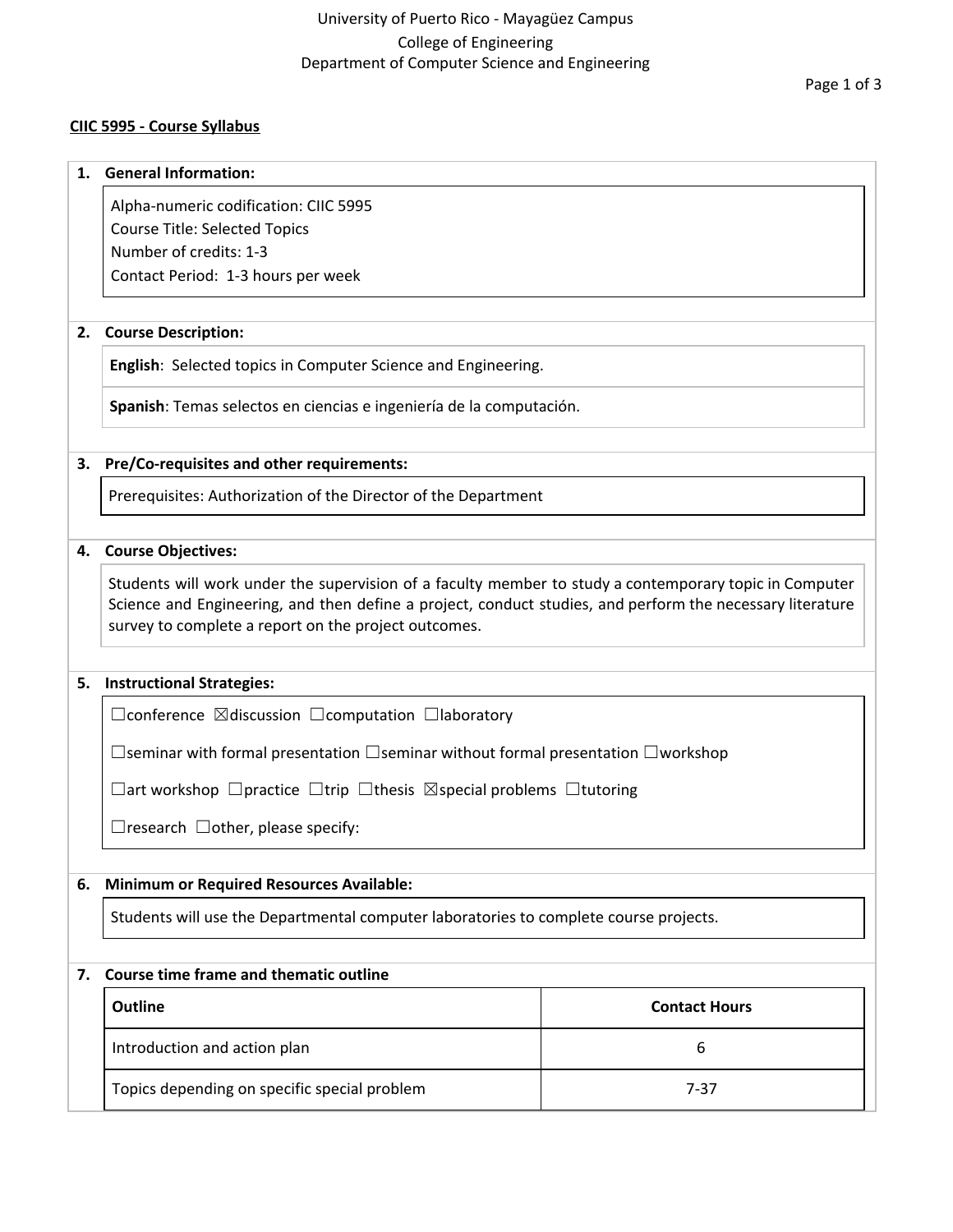| Oral presentation                           |       |
|---------------------------------------------|-------|
| Total hours: (equivalent to contact period) | 15-45 |

### **8. Grading System**

 $\boxtimes$ Quantifiable (letters)  $\Box$  Not Quantifiable

### **9. Evaluation Strategies**

|                            | Quantity       | Percent |
|----------------------------|----------------|---------|
| <b>Exams</b>               |                |         |
| $\Box$ Final Exam          |                |         |
| $\square$ Short Quizzes    |                |         |
| ⊠Oral Reports              | $1 - 2$        | 40%     |
| $\square$ Monographies     |                |         |
| $\square$ Portfolio        |                |         |
| $\Box$ Projects            |                |         |
| $\square$ Journals         |                |         |
| ⊠Other, specify: Technical | $\overline{2}$ | 60%     |
| <b>Reports</b>             |                |         |
| TOTAL:                     |                | 100%    |

### **10. Bibliography:**

- 1. Justing Zobel, *Writing for Computer Science*, 2nd ed., Springer, 2004. [Classic Book]
- 2. Lutz Hering, and Heike Hering, How to Write Technical Reports: Understandable Structure, Good Design, Convincing Presentation, Springer, 2010. http://dx.doi.org/10.1007/978-3-540-69929-3 [Available via Springer eBooks, UPRM General Library Databases]
- 3. Electronic resources available through the UPRM Library's website: <http://www.uprm.edu/library/cre/listdbsp.php?l=1&st=0&topic=63>.
- 4. Other references, depending on specific selected topic chosen by students.

### **11. Course Outcomes**

| Upon completion of this course the student will be able to:                 | Program Student<br>Outcomes Impacted |
|-----------------------------------------------------------------------------|--------------------------------------|
| identify, retrieve and organize information related to the special<br>topic | 8                                    |
| 2. construct an appropriate hypothesis or problem statement                 |                                      |
| 3. analyze, verify and validate experimental results                        |                                      |